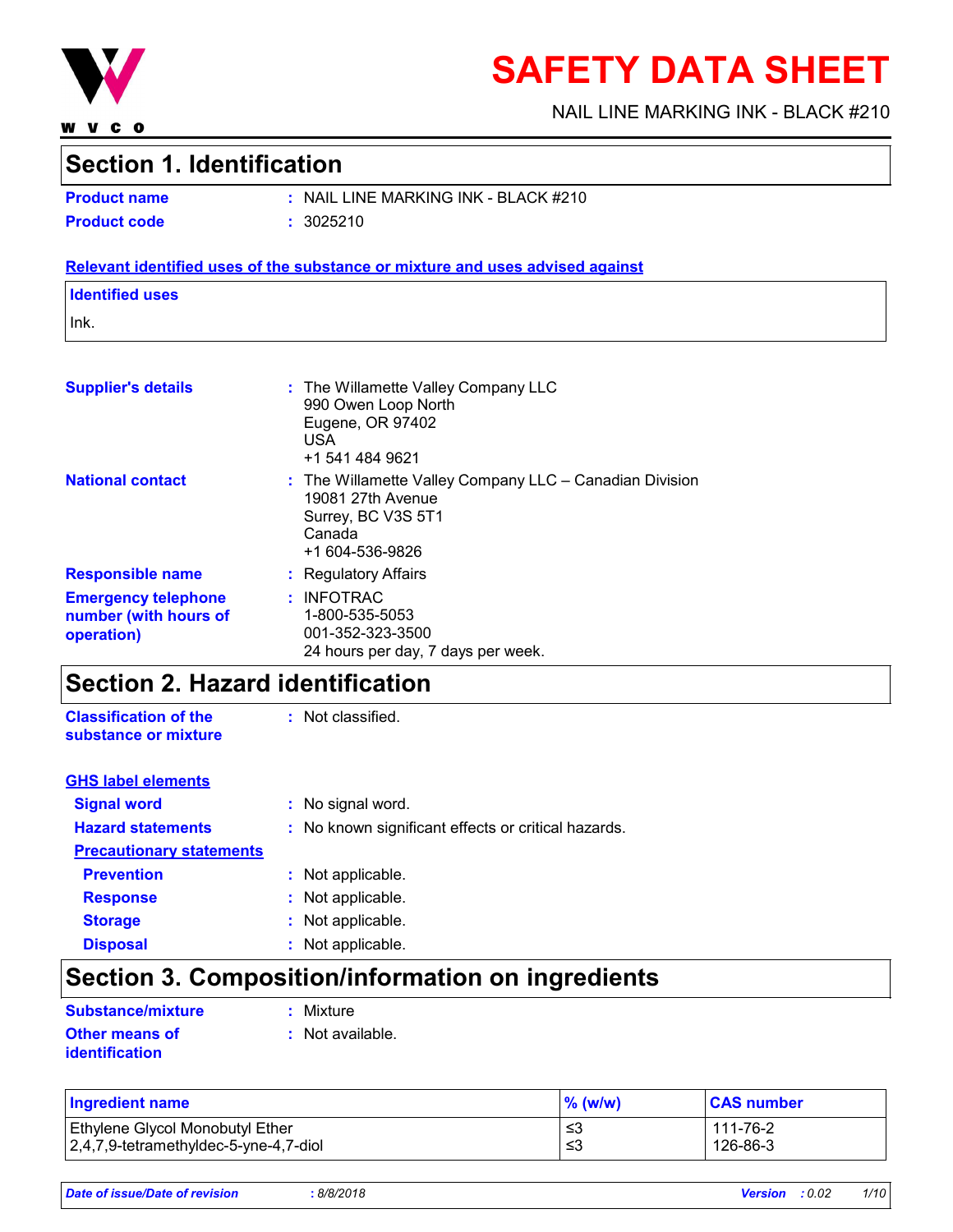## **Section 3. Composition/information on ingredients**

**There are no additional ingredients present which, within the current knowledge of the supplier and in the concentrations applicable, are classified as hazardous to health or the environment and hence require reporting in this section.**

**The actual concentration or concentration range is witheld as a trade secret.**

**Occupational exposure limits, if available, are listed in Section 8.**

### **Section 4. First-aid measures**

|                     | <b>Description of necessary first aid measures</b>                                                                                                                                                                                                                                                                                                        |
|---------------------|-----------------------------------------------------------------------------------------------------------------------------------------------------------------------------------------------------------------------------------------------------------------------------------------------------------------------------------------------------------|
| <b>Eye contact</b>  | : Immediately flush eyes with plenty of water, occasionally lifting the upper and lower<br>eyelids. Check for and remove any contact lenses. Get medical attention if irritation<br>occurs.                                                                                                                                                               |
| <b>Inhalation</b>   | : Remove person to fresh air and keep at rest in a position comfortable for breathing.<br>Get medical attention if symptoms occur.                                                                                                                                                                                                                        |
| <b>Skin contact</b> | : Flush contaminated skin with plenty of water. Remove contaminated clothing and<br>shoes. Get medical attention if symptoms occur.                                                                                                                                                                                                                       |
| <b>Ingestion</b>    | : Wash out mouth with water. Remove person to fresh air and keep at rest in a<br>position comfortable for breathing. If material has been swallowed and the exposed<br>person is conscious, give small quantities of water to drink. Do not induce vomiting<br>unless directed to do so by medical personnel. Get medical attention if symptoms<br>occur. |

#### **Most important symptoms/effects, acute and delayed**

| <b>Potential acute health effects</b> |                                                                                                                                |
|---------------------------------------|--------------------------------------------------------------------------------------------------------------------------------|
| Eye contact                           | : No known significant effects or critical hazards.                                                                            |
| <b>Inhalation</b>                     | : No known significant effects or critical hazards.                                                                            |
| <b>Skin contact</b>                   | : No known significant effects or critical hazards.                                                                            |
| <b>Ingestion</b>                      | : No known significant effects or critical hazards.                                                                            |
| <b>Over-exposure signs/symptoms</b>   |                                                                                                                                |
| Eye contact                           | : No specific data.                                                                                                            |
| <b>Inhalation</b>                     | : No specific data.                                                                                                            |
| <b>Skin contact</b>                   | : No specific data.                                                                                                            |
| <b>Ingestion</b>                      | $:$ No specific data.                                                                                                          |
|                                       | <b>Indication of immediate medical attention and special treatment needed, if necessary</b>                                    |
| <b>Notes to physician</b>             | : Treat symptomatically. Contact poison treatment specialist immediately if large<br>quantities have been ingested or inhaled. |
| <b>Specific treatments</b>            | : No specific treatment.                                                                                                       |
| <b>Protection of first-aiders</b>     | : No action shall be taken involving any personal risk or without suitable training.                                           |

#### **See toxicological information (Section 11)**

### **Section 5. Fire-fighting measures**

| <b>Extinguishing media</b>             |                                                                 |
|----------------------------------------|-----------------------------------------------------------------|
| <b>Suitable extinguishing</b><br>media | : Use an extinguishing agent suitable for the surrounding fire. |
| Unsuitable extinguishing<br>media      | : None known.                                                   |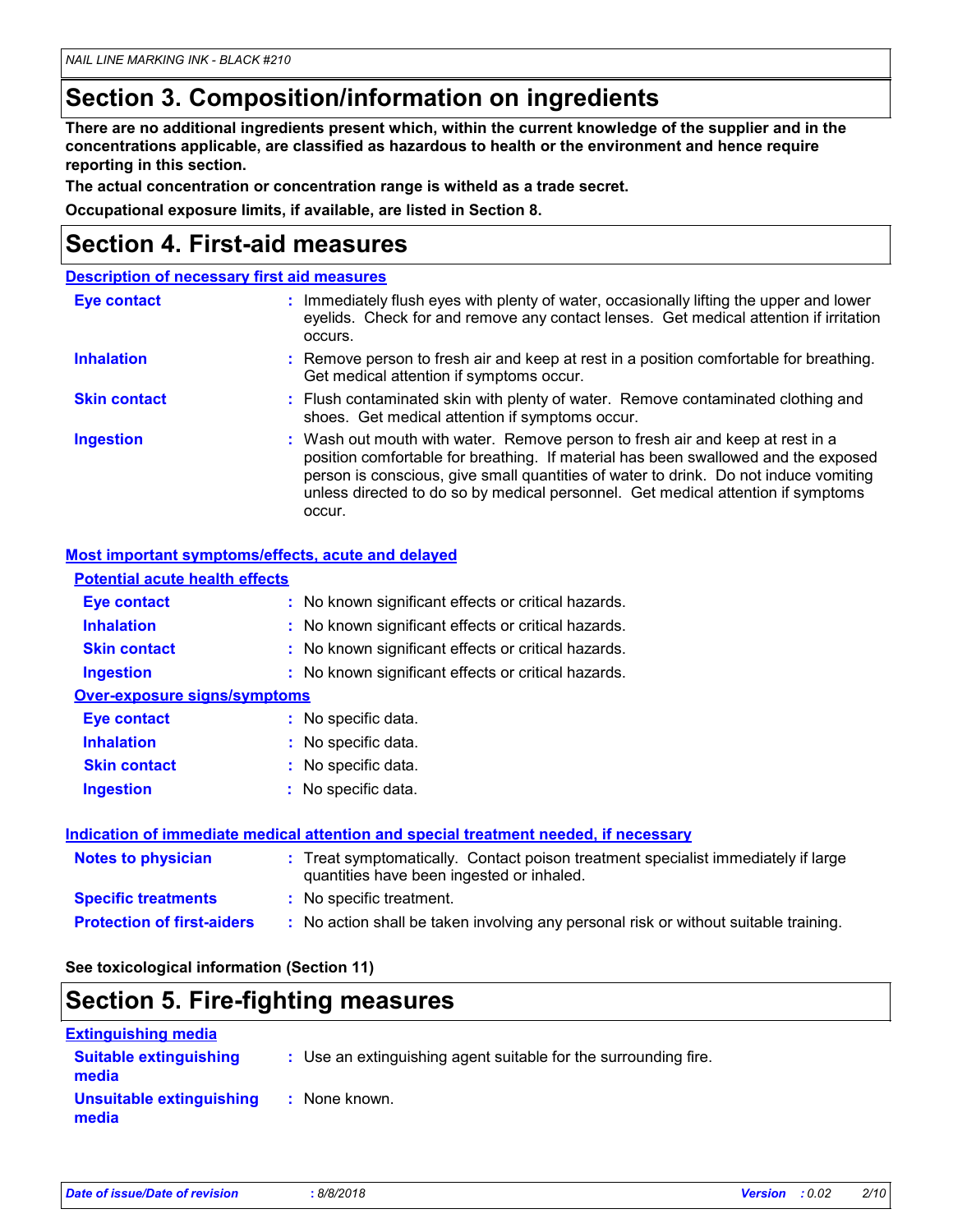### **Section 5. Fire-fighting measures**

| <b>Specific hazards arising</b><br>from the chemical     | : In a fire or if heated, a pressure increase will occur and the container may burst.                                                                                                               |
|----------------------------------------------------------|-----------------------------------------------------------------------------------------------------------------------------------------------------------------------------------------------------|
| <b>Hazardous thermal</b><br>decomposition products       | : Decomposition products may include the following materials:<br>carbon dioxide<br>carbon monoxide                                                                                                  |
| <b>Special protective actions</b><br>for fire-fighters   | : Promptly isolate the scene by removing all persons from the vicinity of the incident if<br>there is a fire. No action shall be taken involving any personal risk or without<br>suitable training. |
| <b>Special protective</b><br>equipment for fire-fighters | : Fire-fighters should wear appropriate protective equipment and self-contained<br>breathing apparatus (SCBA) with a full face-piece operated in positive pressure<br>mode.                         |

### **Section 6. Accidental release measures**

#### **Personal precautions, protective equipment and emergency procedures**

| For non-emergency<br>personnel   |                                                              | : No action shall be taken involving any personal risk or without suitable training.<br>Evacuate surrounding areas. Keep unnecessary and unprotected personnel from<br>entering. Do not touch or walk through spilled material. Put on appropriate<br>personal protective equipment.                                                                                                                                                                                                                                                                                                        |  |  |
|----------------------------------|--------------------------------------------------------------|---------------------------------------------------------------------------------------------------------------------------------------------------------------------------------------------------------------------------------------------------------------------------------------------------------------------------------------------------------------------------------------------------------------------------------------------------------------------------------------------------------------------------------------------------------------------------------------------|--|--|
|                                  |                                                              | For emergency responders : If specialized clothing is required to deal with the spillage, take note of any<br>information in Section 8 on suitable and unsuitable materials. See also the<br>information in "For non-emergency personnel".                                                                                                                                                                                                                                                                                                                                                  |  |  |
| <b>Environmental precautions</b> |                                                              | : Avoid dispersal of spilled material and runoff and contact with soil, waterways,<br>drains and sewers. Inform the relevant authorities if the product has caused<br>environmental pollution (sewers, waterways, soil or air).                                                                                                                                                                                                                                                                                                                                                             |  |  |
|                                  | <b>Methods and materials for containment and cleaning up</b> |                                                                                                                                                                                                                                                                                                                                                                                                                                                                                                                                                                                             |  |  |
| <b>Small spill</b>               |                                                              | : Stop leak if without risk. Move containers from spill area. Dilute with water and mop<br>up if water-soluble. Alternatively, or if water-insoluble, absorb with an inert dry<br>material and place in an appropriate waste disposal container. Dispose of via a<br>licensed waste disposal contractor.                                                                                                                                                                                                                                                                                    |  |  |
| <b>Large spill</b>               |                                                              | : Stop leak if without risk. Move containers from spill area. Prevent entry into sewers,<br>water courses, basements or confined areas. Wash spillages into an effluent<br>treatment plant or proceed as follows. Contain and collect spillage with non-<br>combustible, absorbent material e.g. sand, earth, vermiculite or diatomaceous earth<br>and place in container for disposal according to local regulations (see Section 13).<br>Dispose of via a licensed waste disposal contractor. Note: see Section 1 for<br>emergency contact information and Section 13 for waste disposal. |  |  |

### **Section 7. Handling and storage**

#### **Advice on general occupational hygiene** Eating, drinking and smoking should be prohibited in areas where this material is **:** handled, stored and processed. Workers should wash hands and face before eating, drinking and smoking. Remove contaminated clothing and protective equipment before entering eating areas. See also Section 8 for additional information on hygiene measures. **Protective measures : Put on appropriate personal protective equipment (see Section 8). Precautions for safe handling**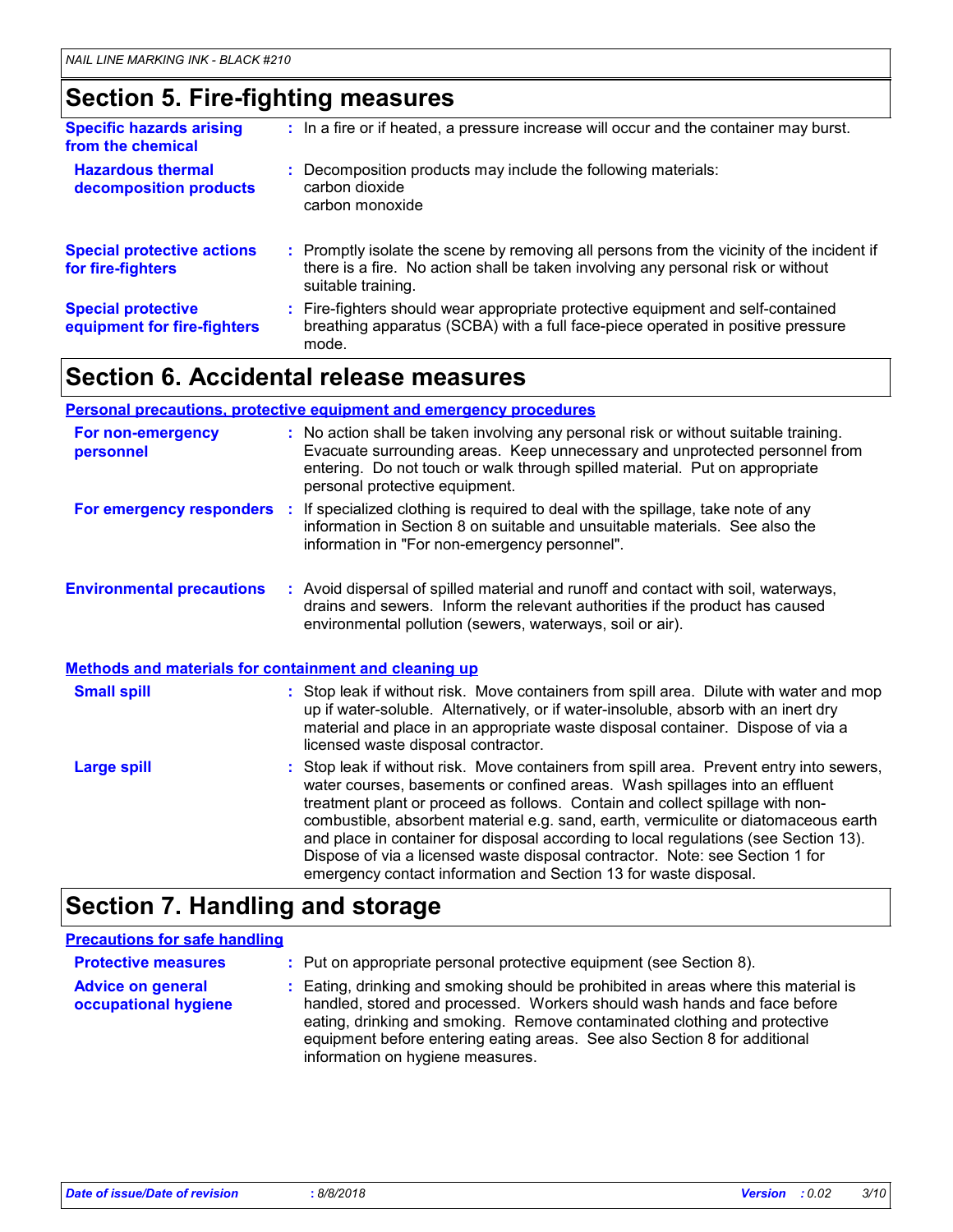# **Section 7. Handling and storage**

|                          | <b>Conditions for safe storage, :</b> Store in accordance with local regulations. Store in original container protected                                                                                                                                                                                                                                                                             |
|--------------------------|-----------------------------------------------------------------------------------------------------------------------------------------------------------------------------------------------------------------------------------------------------------------------------------------------------------------------------------------------------------------------------------------------------|
| including any            | from direct sunlight in a dry, cool and well-ventilated area, away from incompatible                                                                                                                                                                                                                                                                                                                |
| <i>incompatibilities</i> | materials (see Section 10) and food and drink. Keep container tightly closed and<br>sealed until ready for use. Containers that have been opened must be carefully<br>resealed and kept upright to prevent leakage. Do not store in unlabeled containers.<br>Use appropriate containment to avoid environmental contamination. See Section 10<br>for incompatible materials before handling or use. |

### **Section 8. Exposure controls/personal protection**

### **Control parameters**

**Occupational exposure limits**

| <b>Ingredient name</b> | <b>Exposure limits</b>                                                                                                                                                                                                                                                                                                                                                                                                                                                                                                   |
|------------------------|--------------------------------------------------------------------------------------------------------------------------------------------------------------------------------------------------------------------------------------------------------------------------------------------------------------------------------------------------------------------------------------------------------------------------------------------------------------------------------------------------------------------------|
| 2-butoxyethanol        | CA Alberta Provincial (Canada, 4/2009). Skin sensitizer.<br>8 hrs OEL: 97 mg/m <sup>3</sup> 8 hours.<br>8 hrs OEL: 20 ppm 8 hours.<br>CA British Columbia Provincial (Canada, 6/2017).<br>TWA: 20 ppm 8 hours.<br>CA Ontario Provincial (Canada, 7/2015). Absorbed through skin.<br>TWA: 20 ppm 8 hours.<br>CA Quebec Provincial (Canada, 1/2014).<br>TWAEV: 20 ppm 8 hours.<br>TWAEV: 97 mg/m <sup>3</sup> 8 hours.<br>CA Saskatchewan Provincial (Canada, 7/2013).<br>STEL: 30 ppm 15 minutes.<br>TWA: 20 ppm 8 hours. |

| <b>Appropriate engineering</b>                   | : Good general ventilation should be sufficient to control worker exposure to airborne                                                                                                                                                                                                                                          |
|--------------------------------------------------|---------------------------------------------------------------------------------------------------------------------------------------------------------------------------------------------------------------------------------------------------------------------------------------------------------------------------------|
| <b>controls</b>                                  | contaminants.                                                                                                                                                                                                                                                                                                                   |
| <b>Environmental exposure</b><br><b>controls</b> | : Emissions from ventilation or work process equipment should be checked to ensure<br>they comply with the requirements of environmental protection legislation. In some<br>cases, fume scrubbers, filters or engineering modifications to the process<br>equipment will be necessary to reduce emissions to acceptable levels. |

| <b>Individual protection measures</b> |                                                                                                                                                                                                                                                                                                                                                                                                                                                                                                                                                                                                                           |
|---------------------------------------|---------------------------------------------------------------------------------------------------------------------------------------------------------------------------------------------------------------------------------------------------------------------------------------------------------------------------------------------------------------------------------------------------------------------------------------------------------------------------------------------------------------------------------------------------------------------------------------------------------------------------|
| <b>Hygiene measures</b>               | : Wash hands, forearms and face thoroughly after handling chemical products, before<br>eating, smoking and using the lavatory and at the end of the working period.<br>Appropriate techniques should be used to remove potentially contaminated clothing.<br>Wash contaminated clothing before reusing. Ensure that eyewash stations and<br>safety showers are close to the workstation location.                                                                                                                                                                                                                         |
| <b>Eye/face protection</b>            | : Safety eyewear complying with an approved standard should be used when a risk<br>assessment indicates this is necessary to avoid exposure to liquid splashes, mists,<br>gases or dusts. If contact is possible, the following protection should be worn,<br>unless the assessment indicates a higher degree of protection: chemical splash<br>goggles.                                                                                                                                                                                                                                                                  |
| <b>Skin protection</b>                |                                                                                                                                                                                                                                                                                                                                                                                                                                                                                                                                                                                                                           |
| <b>Hand protection</b>                | : Chemical-resistant, impervious gloves complying with an approved standard should<br>be worn at all times when handling chemical products if a risk assessment indicates<br>this is necessary. Considering the parameters specified by the glove manufacturer,<br>check during use that the gloves are still retaining their protective properties. It<br>should be noted that the time to breakthrough for any glove material may be<br>different for different glove manufacturers. In the case of mixtures, consisting of<br>several substances, the protection time of the gloves cannot be accurately<br>estimated. |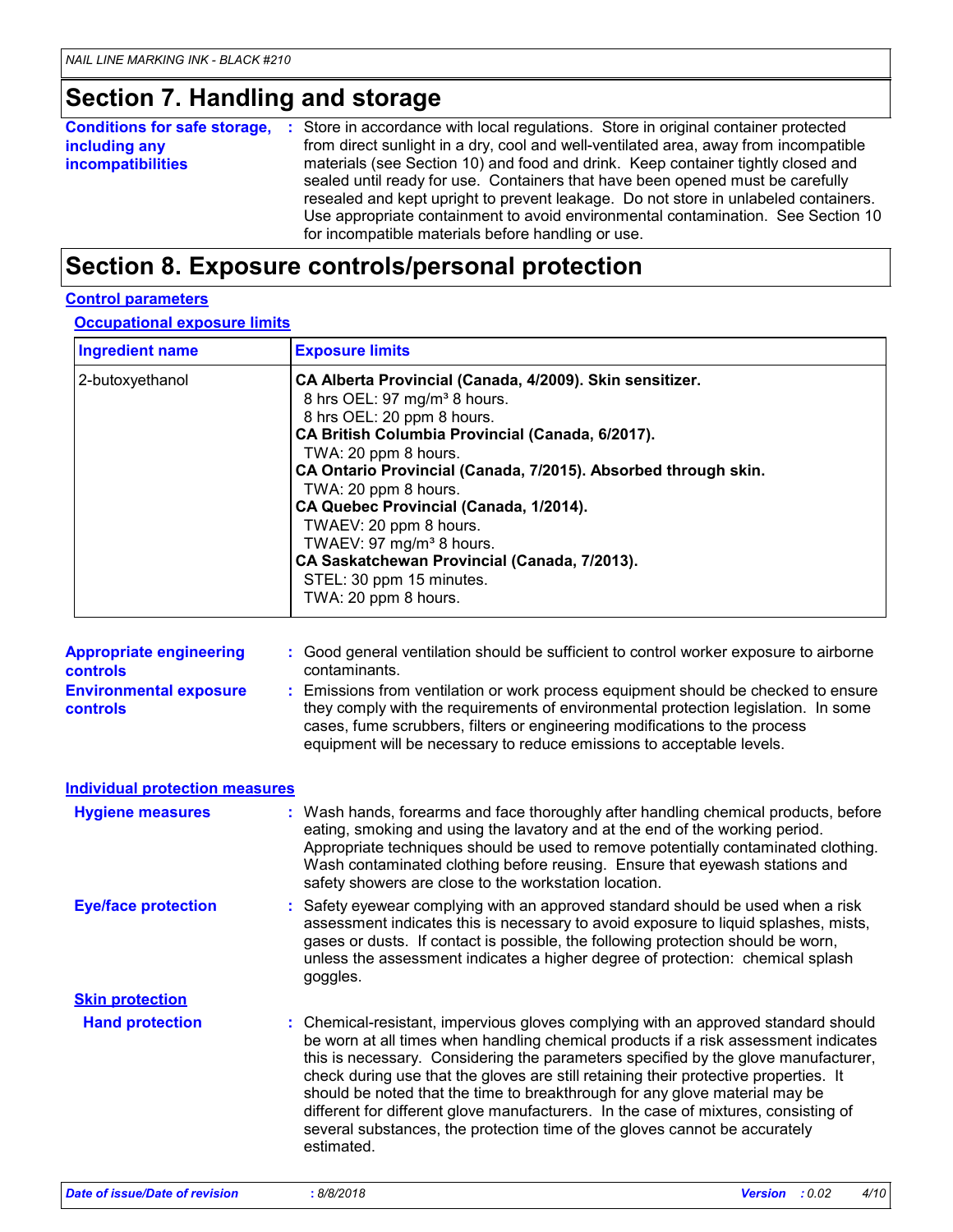# **Section 8. Exposure controls/personal protection**

| <b>Body protection</b>        | : Personal protective equipment for the body should be selected based on the task<br>being performed and the risks involved and should be approved by a specialist<br>before handling this product.                                                                                          |
|-------------------------------|----------------------------------------------------------------------------------------------------------------------------------------------------------------------------------------------------------------------------------------------------------------------------------------------|
| <b>Other skin protection</b>  | : Appropriate footwear and any additional skin protection measures should be<br>selected based on the task being performed and the risks involved and should be<br>approved by a specialist before handling this product.                                                                    |
| <b>Respiratory protection</b> | : Based on the hazard and potential for exposure, select a respirator that meets the<br>appropriate standard or certification. Respirators must be used according to a<br>respiratory protection program to ensure proper fitting, training, and other important<br>aspects of use.          |
|                               | This product may contain materials classified as nuisance particulates, which may<br>be present at hazardous levels only during sanding or abrading of the dried film.<br>Wear a dust/mist respirator approved for dust when dusts are generated from<br>sanding or abrading the dried film. |

# **Section 9. Physical and chemical properties**

| <b>Appearance</b>                                 |                                         |
|---------------------------------------------------|-----------------------------------------|
| <b>Physical state</b>                             | : Liquid.                               |
| <b>Color</b>                                      | : Black.                                |
| Odor                                              | $:$ Not available.                      |
| <b>Odor threshold</b>                             | : Not available.                        |
| pH                                                | : Not available.                        |
| <b>Melting point</b>                              | : Not available.                        |
| <b>Boiling point</b>                              | : $100^{\circ}$ C (212 $^{\circ}$ F)    |
| <b>Flash point</b>                                | $:$ Not available.                      |
| <b>Evaporation rate</b>                           | $:$ <1 (ether (anhydrous) = 1)          |
| <b>Flammability (solid, gas)</b>                  | : Non-flammable.                        |
| Lower and upper explosive<br>(flammable) limits   | : Not available.                        |
| <b>Vapor pressure</b>                             | : 2.7 kPa (20 mm Hg) [room temperature] |
| <b>Vapor density</b>                              | : $>1$ [Air = 1]                        |
| <b>Relative density</b>                           | : 1.04                                  |
| <b>Solubility</b>                                 | $:$ Not available.                      |
| <b>Partition coefficient: n-</b><br>octanol/water | : Not available.                        |
| <b>Auto-ignition temperature</b>                  | : Not available.                        |
| <b>Decomposition temperature</b>                  | : Not available.                        |
| <b>Viscosity</b>                                  | $:$ Not available.                      |
| Flow time (ISO 2431)                              | : Not available.                        |

# **Section 10. Stability and reactivity**

| <b>Reactivity</b>                                   | : No specific test data related to reactivity available for this product or its ingredients. |  |
|-----------------------------------------------------|----------------------------------------------------------------------------------------------|--|
| <b>Chemical stability</b>                           | : The product is stable.                                                                     |  |
| <b>Possibility of hazardous</b><br><b>reactions</b> | : Under normal conditions of storage and use, hazardous reactions will not occur.            |  |
| <b>Conditions to avoid</b>                          | : No specific data.                                                                          |  |
| Date of issue/Date of revision                      | 5/10<br>: 8/8/2018<br><b>Version</b><br>: 0.02                                               |  |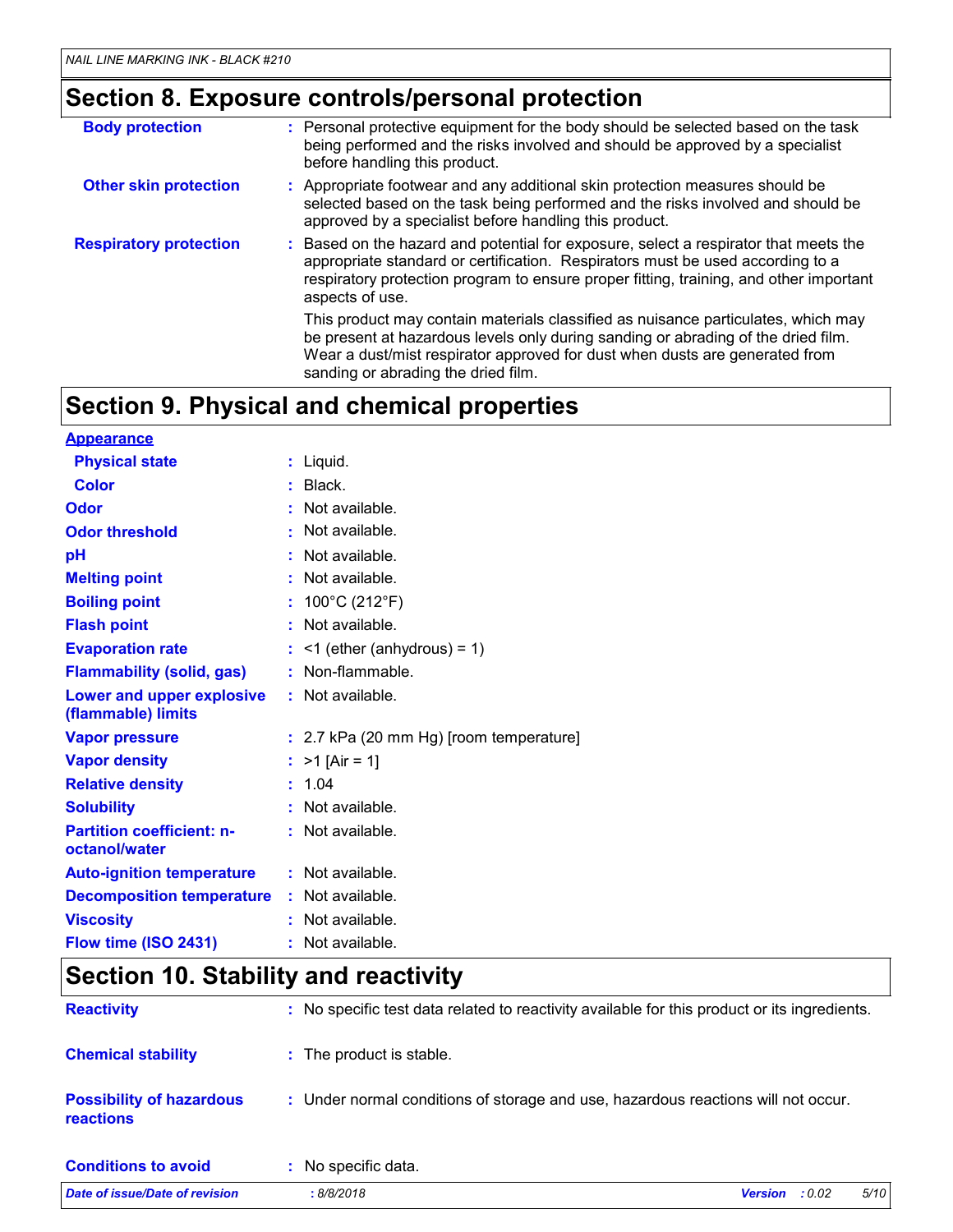### **Section 10. Stability and reactivity**

: No specific data. **Incompatible materials :**

#### **Hazardous decomposition products** Under normal conditions of storage and use, hazardous decomposition products **:** should not be produced.

### **Section 11. Toxicological information**

#### **Information on toxicological effects**

#### **Acute toxicity**

| <b>Product/ingredient name</b>            | <b>Result</b>        | <b>Species</b> | <b>Dose</b> | <b>Exposure</b> |
|-------------------------------------------|----------------------|----------------|-------------|-----------------|
| Ethylene Glycol Monobutyl<br>Ether        | LC50 Inhalation Gas. | Rat            | 550 ppm     | 4 hours         |
|                                           | LD50 Dermal          | Rabbit         | $220$ mg/kg |                 |
|                                           | LD50 Dermal          | Rat            | 1250 mg/kg  |                 |
|                                           | LD50 Oral            | Rat            | $250$ mg/kg |                 |
| 2,4,7,9-tetramethyldec-<br>5-yne-4,7-diol | LD50 Dermal          | Rat            | 500 mg/kg   |                 |

#### **Irritation/Corrosion**

| <b>Product/ingredient name</b>               | <b>Result</b>            | <b>Species</b> | <b>Score</b> | <b>Exposure</b>            | <b>Observation</b> |
|----------------------------------------------|--------------------------|----------------|--------------|----------------------------|--------------------|
| Ethylene Glycol Monobutyl<br>Ether           | Eyes - Moderate irritant | Rabbit         |              | 24 hours 100<br>milligrams |                    |
|                                              | Eyes - Severe irritant   | Rabbit         |              | 100<br>milligrams          |                    |
|                                              | Skin - Mild irritant     | Rabbit         |              | 500<br>milligrams          |                    |
| 2,4,7,9-tetramethyldec-<br>$5$ -yne-4,7-diol | Eyes - Severe irritant   | Rabbit         |              | 10.1 Mililiters            |                    |
|                                              | Skin - Mild irritant     | Rabbit         |              | 0.5 Grams                  |                    |

#### **Sensitization**

Not available.

#### **Mutagenicity**

Not available.

#### **Carcinogenicity**

Not available.

The International Agency for Research on Cancer (IARC) reports there is sufficient evidence in experimental animals exposed to carbon black through inhalation of particles, but inadequate evidence for carcinogenicity in humans. Significant exposure to carbon black is not expected during the use of products in the form of a liquid or paste in which carbon black is present. If the product is further processed to produce dust or mist, airborne exposure may be possible and appropriate respiratory protection is recommended.

#### **Reproductive toxicity**

Not available.

#### **Teratogenicity**

Not available.

#### **Specific target organ toxicity (single exposure)**

Not available.

#### **Specific target organ toxicity (repeated exposure)**

Not available.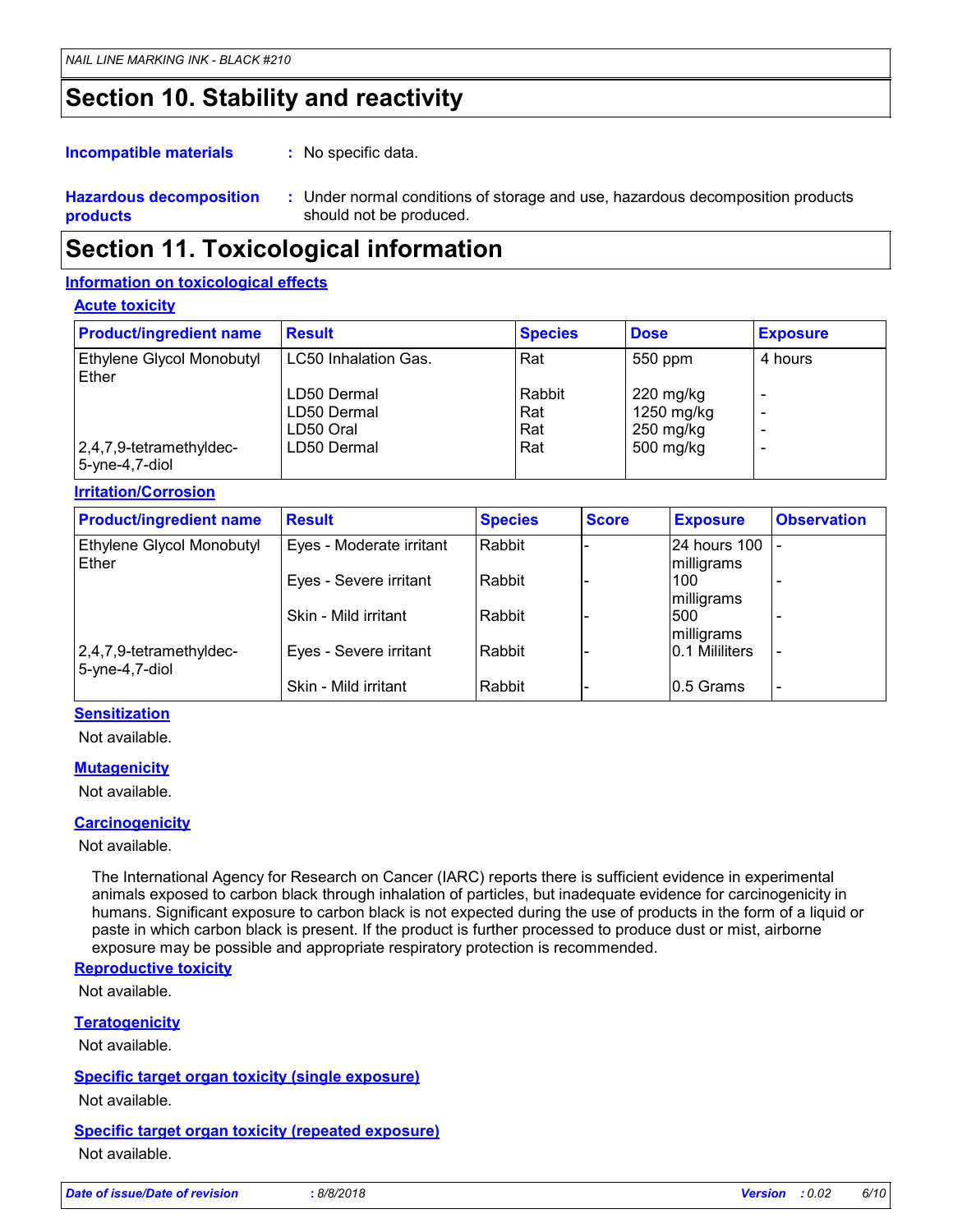## **Section 11. Toxicological information**

#### **Aspiration hazard**

Not available.

| Information on the likely<br>routes of exposure | : Routes of entry anticipated: Dermal, Inhalation.                                  |
|-------------------------------------------------|-------------------------------------------------------------------------------------|
| <b>Potential acute health effects</b>           |                                                                                     |
| <b>Eye contact</b>                              | : No known significant effects or critical hazards.                                 |
| <b>Inhalation</b>                               | : No known significant effects or critical hazards.                                 |
| <b>Skin contact</b>                             | : No known significant effects or critical hazards.                                 |
| <b>Ingestion</b>                                | : No known significant effects or critical hazards.                                 |
|                                                 | <b>Symptoms related to the physical, chemical and toxicological characteristics</b> |

| Eye contact         | : No specific data. |
|---------------------|---------------------|
| <b>Inhalation</b>   | : No specific data. |
| <b>Skin contact</b> | : No specific data. |
| <b>Ingestion</b>    | : No specific data. |

#### **Delayed and immediate effects and also chronic effects from short and long term exposure**

| $:$ Not available.                                  |
|-----------------------------------------------------|
| $:$ Not available.                                  |
|                                                     |
| $:$ Not available.                                  |
| <b>Potential delayed effects : Not available.</b>   |
| <b>Potential chronic health effects</b>             |
|                                                     |
| : No known significant effects or critical hazards. |
| : No known significant effects or critical hazards. |
| : No known significant effects or critical hazards. |
| : No known significant effects or critical hazards. |
| : No known significant effects or critical hazards. |
| : No known significant effects or critical hazards. |
|                                                     |

### **Numerical measures of toxicity**

#### **Acute toxicity estimates**

| <b>Route</b>        | <b>ATE value</b> |
|---------------------|------------------|
| <b>Oral</b>         | 23746.7 mg/kg    |
| Dermal              | 8016.1 mg/kg     |
| Inhalation (vapors) | 468.6 mg/l       |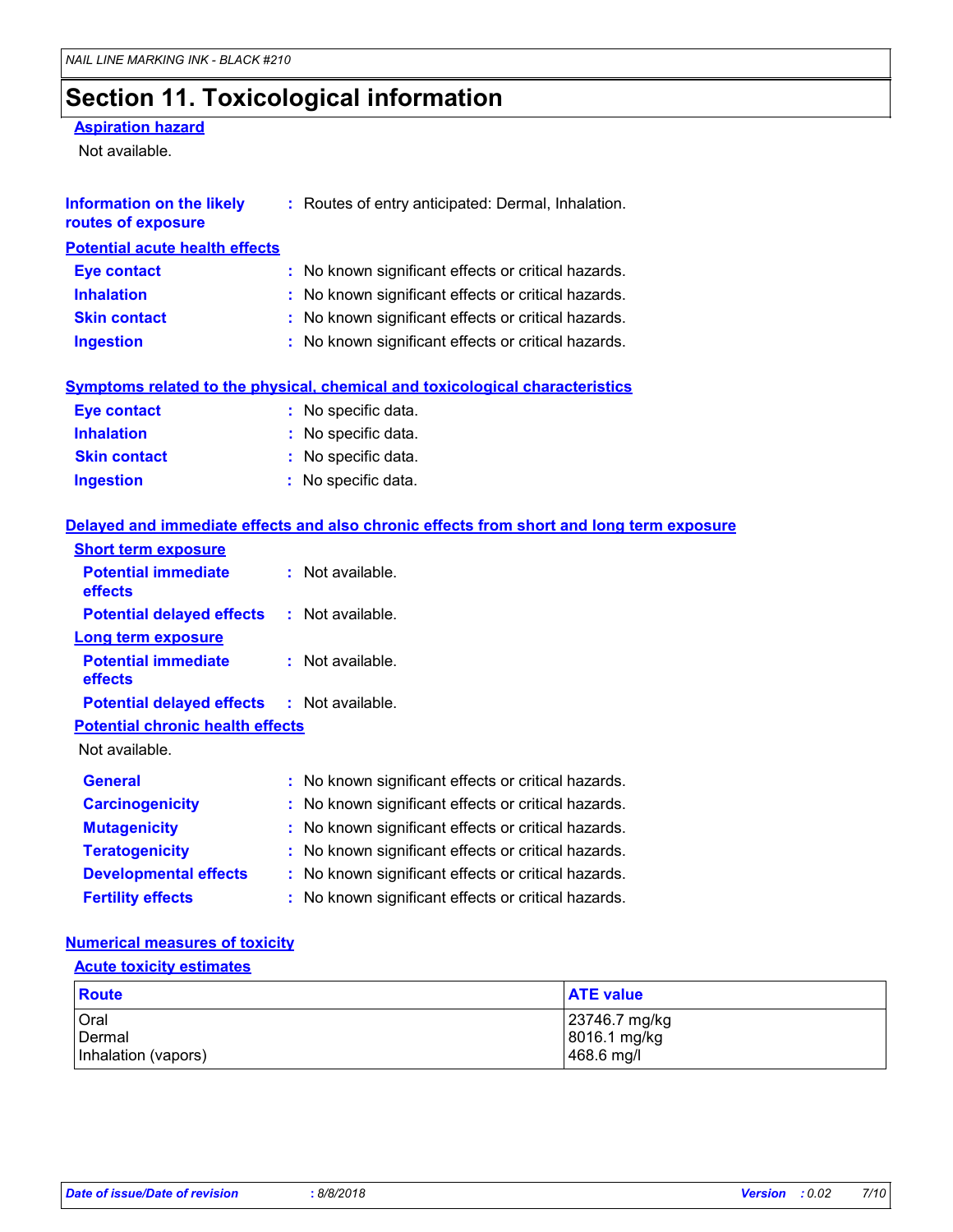## **Section 12. Ecological information**

#### **Toxicity**

| <b>Product/ingredient name</b>                    | <b>Result</b>                                                                                                 | <b>Species</b>                                                                | <b>Exposure</b>                              |
|---------------------------------------------------|---------------------------------------------------------------------------------------------------------------|-------------------------------------------------------------------------------|----------------------------------------------|
| <b>Ethylene Glycol Monobutyl</b><br>Ether         | EC50 911 mg/l                                                                                                 | Algae                                                                         | 72 hours                                     |
| $ 2,4,7,9$ -tetramethyldec-5-yne-<br>$ 4,7$ -diol | EC50 1800 mg/l<br>Acute LC50 800000 µg/l Marine water<br>Acute LC50 1250000 µg/l Marine water<br>EC50 82 mg/l | Daphnia<br>Crustaceans - Crangon crangon<br>Fish - Menidia beryllina<br>Algae | 48 hours<br>48 hours<br>96 hours<br>72 hours |
|                                                   | EC50 91 mg/l<br>LC50 36 mg/l                                                                                  | Daphnia<br>Fish                                                               | 48 hours<br>96 hours                         |

#### **Persistence and degradability**

| <b>Product/ingredient name</b>                   | <b>Test</b>                                                         | <b>Result</b>              |                   | <b>Dose</b>              | <b>Inoculum</b>          |
|--------------------------------------------------|---------------------------------------------------------------------|----------------------------|-------------------|--------------------------|--------------------------|
| <b>Ethylene Glycol Monobutyl</b><br><b>Ether</b> | OECD 301B<br>Ready<br>Biodegradability -<br>$CO2$ Evolution<br>Test | 90.4 % - Readily - 28 days |                   | $\overline{\phantom{a}}$ | $\overline{\phantom{a}}$ |
| <b>Product/ingredient name</b>                   | <b>Aquatic half-life</b>                                            |                            | <b>Photolysis</b> |                          | <b>Biodegradability</b>  |
| <b>Ethylene Glycol Monobutyl</b><br>l Ether      |                                                                     |                            |                   |                          | Readily                  |

#### **Bioaccumulative potential**

| <b>Product/ingredient name</b>            | <b>LogP</b> <sub>ow</sub> | <b>BCF</b> | <b>Potential</b> |
|-------------------------------------------|---------------------------|------------|------------------|
| <b>Ethylene Glycol Monobutyl</b><br>Ether | 10.81                     | 100        | low              |

| <b>Mobility in soil</b>     |                  |
|-----------------------------|------------------|
| <b>Soil/water partition</b> | : Not available. |
| <b>coefficient (Koc)</b>    |                  |

**Other adverse effects** : No known significant effects or critical hazards.

### **Section 13. Disposal considerations**

The generation of waste should be avoided or minimized wherever possible. Disposal of this product, solutions and any by-products should at all times comply with the requirements of environmental protection and waste disposal legislation and any regional local authority requirements. Dispose of surplus and nonrecyclable products via a licensed waste disposal contractor. Waste should not be disposed of untreated to the sewer unless fully compliant with the requirements of all authorities with jurisdiction. Waste packaging should be recycled. Incineration or landfill should only be considered when recycling is not feasible. This material and its container must be disposed of in a safe way. Empty containers or liners may retain some product residues. Avoid dispersal of spilled material and runoff and contact with soil, waterways, drains and sewers. **Disposal methods :**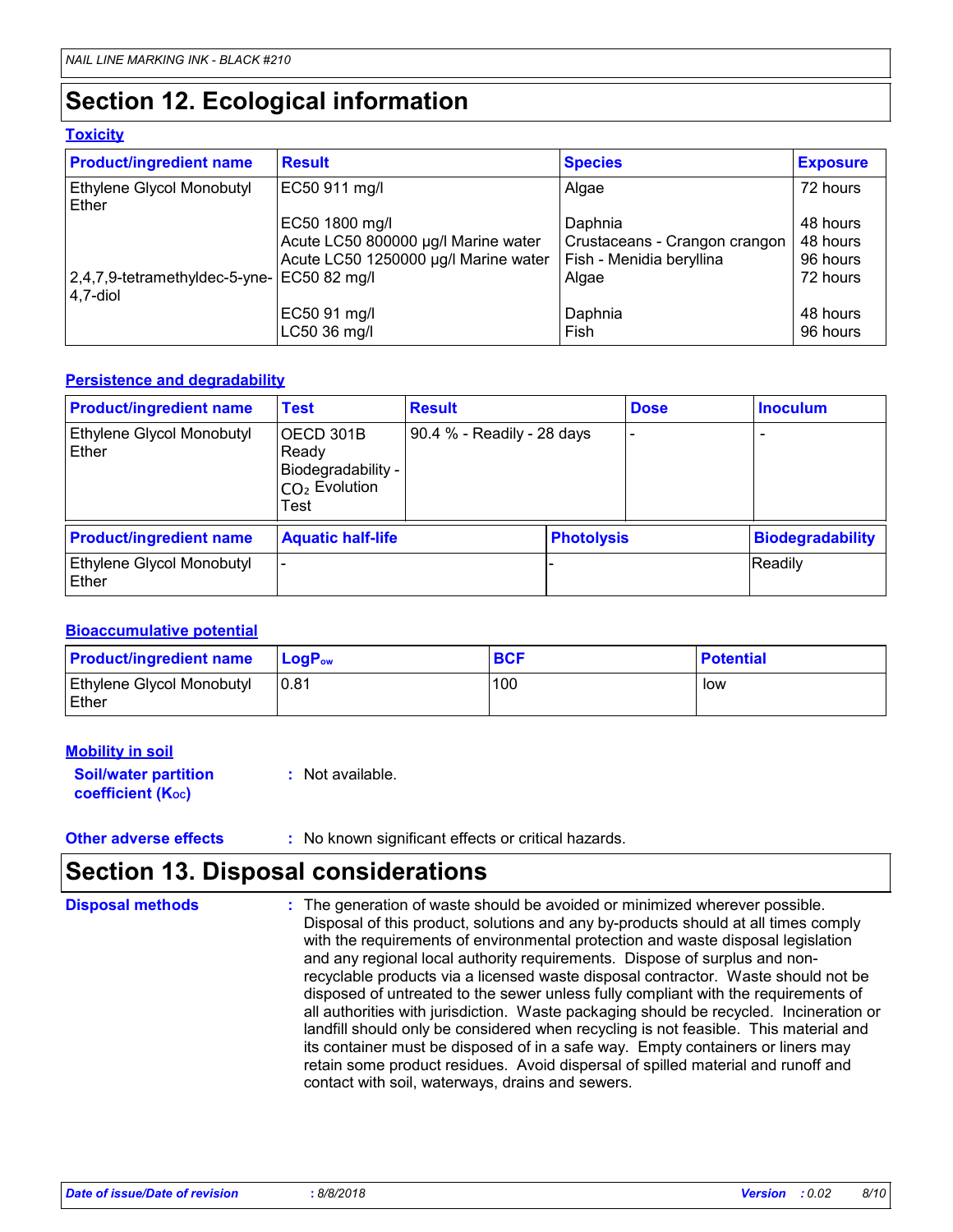## **Section 14. Transport information**

|                                      | <b>TDG</b><br><b>Classification</b> | <b>DOT</b><br><b>Classification</b> | <b>ADR/RID</b>           | <b>IMDG</b>    | <b>IATA</b>    |
|--------------------------------------|-------------------------------------|-------------------------------------|--------------------------|----------------|----------------|
| <b>UN number</b>                     | Not regulated.                      | Not regulated.                      | Not regulated.           | Not regulated. | Not regulated. |
| <b>UN proper</b><br>shipping name    |                                     | ۰                                   |                          |                |                |
| <b>Transport</b><br>hazard class(es) |                                     | ۰                                   | $\overline{\phantom{0}}$ |                |                |
| <b>Packing group</b>                 |                                     | ۰                                   | $\overline{\phantom{0}}$ |                |                |
| <b>Environmental</b><br>hazards      | No.                                 | No.                                 | No.                      | No.            | No.            |

**Special precautions for user** : Transport within user's premises: always transport in closed containers that are upright and secure. Ensure that persons transporting the product know what to do in the event of an accident or spillage.

**Transport in bulk according :** Not available. **to Annex II of MARPOL and the IBC Code**

### **Section 15. Regulatory information**

#### **Canadian lists**

**Canadian NPRI :** The following components are listed: 2-Butoxyethanol

**CEPA Toxic substances :** The following components are listed: 2-butoxyethanol

#### **International regulations**

**Chemical Weapon Convention List Schedules I, II & III Chemicals**

Not listed.

**Montreal Protocol (Annexes A, B, C, E)**

Not listed.

### **Stockholm Convention on Persistent Organic Pollutants**

Not listed.

**Rotterdam Convention on Prior Informed Consent (PIC)**

Not listed.

### **UNECE Aarhus Protocol on POPs and Heavy Metals**

Not listed.

### **Inventory list**

| <b>Australia</b> | : Not determined.                                                                    |  |
|------------------|--------------------------------------------------------------------------------------|--|
| <b>Canada</b>    | : All components are listed or exempted.                                             |  |
| <b>China</b>     | : Not determined.                                                                    |  |
| <b>Europe</b>    | : Not determined.                                                                    |  |
| <b>Japan</b>     | : Japan inventory (ENCS): Not determined.<br>Japan inventory (ISHL): Not determined. |  |